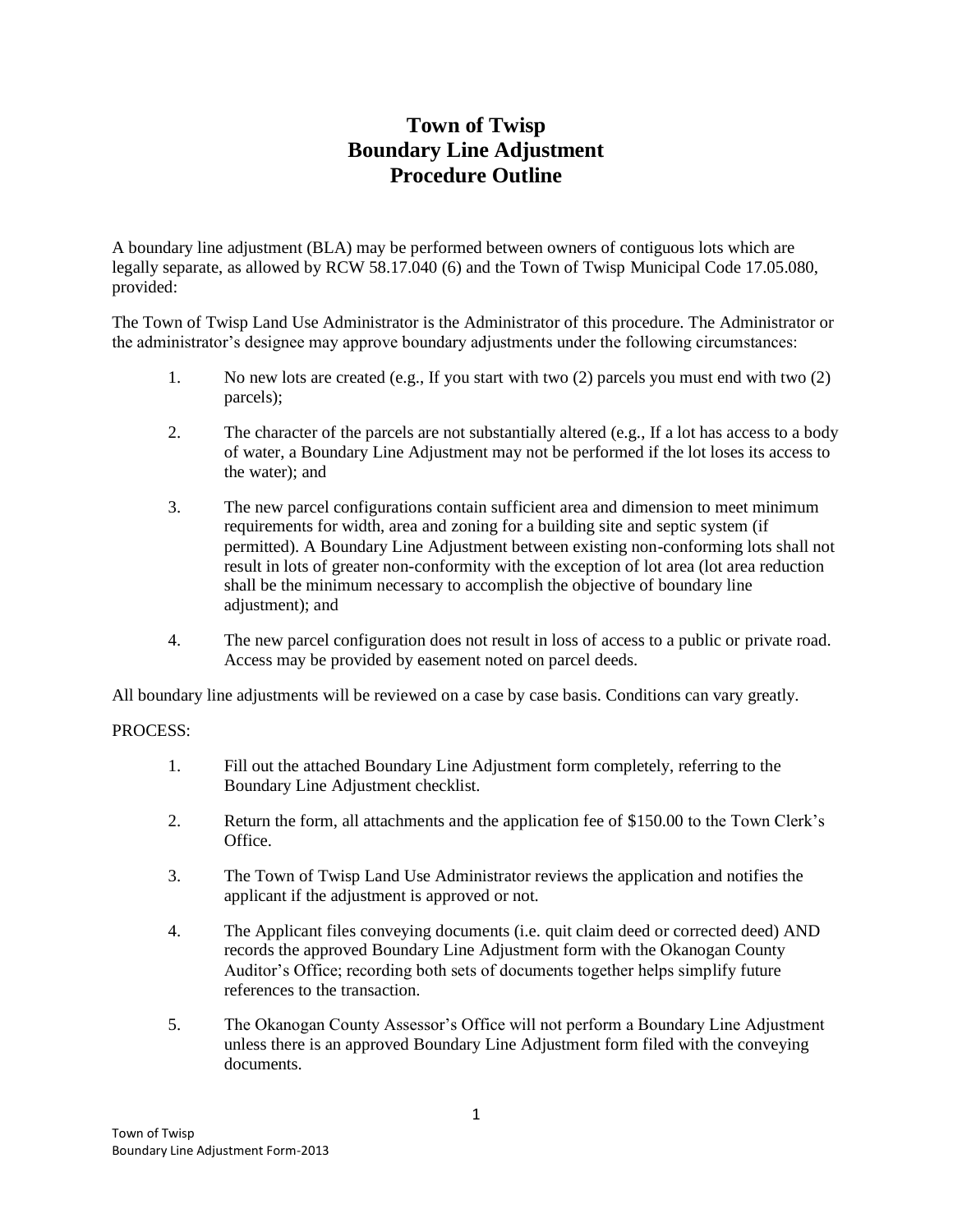# **Town of Twisp Boundary Line Adjustment Form**

| <b>Property Owner(s) A</b> | <b>Property Owner(s) B</b> |  |
|----------------------------|----------------------------|--|
|                            |                            |  |
|                            |                            |  |
|                            |                            |  |
| Phone:                     | Phone:                     |  |
| Address:                   | Address:                   |  |
|                            |                            |  |
|                            |                            |  |
|                            |                            |  |

## **Note: All persons holding a financial interest in the property must be listed. Attach additional pages if necessary.**

| Tax Parcel #:             | Tax Parcel #:      |
|---------------------------|--------------------|
| <b>Present Lot Size:</b>  | Present Lot Size:  |
| <b>Proposed Lot Size:</b> | Proposed Lot Size: |

Location of Properties (Use Street Address, if known): \_\_\_\_\_\_\_\_\_\_\_\_\_\_\_\_\_\_\_\_\_\_\_\_\_\_

| $\overline{\phantom{a}}$<br>-<br>$\sim$ $\sim$ $\sim$<br>$14.0 + 44.0 + 1$<br><b>LONING</b><br>. 1 v v . | ᅲ<br>$   -$<br>.<br>тышл. |
|----------------------------------------------------------------------------------------------------------|---------------------------|
| Ð<br>$\mathbf{num}$<br>. .                                                                               | .                         |

**Present Legal Descriptions: Attach legal descriptions of each existing property.** 

**New Legal Descriptions: Attach a copy of conveying document(s) (i.e., warranty deed, quit claim deed etc.), along with legal descriptions for each new property.**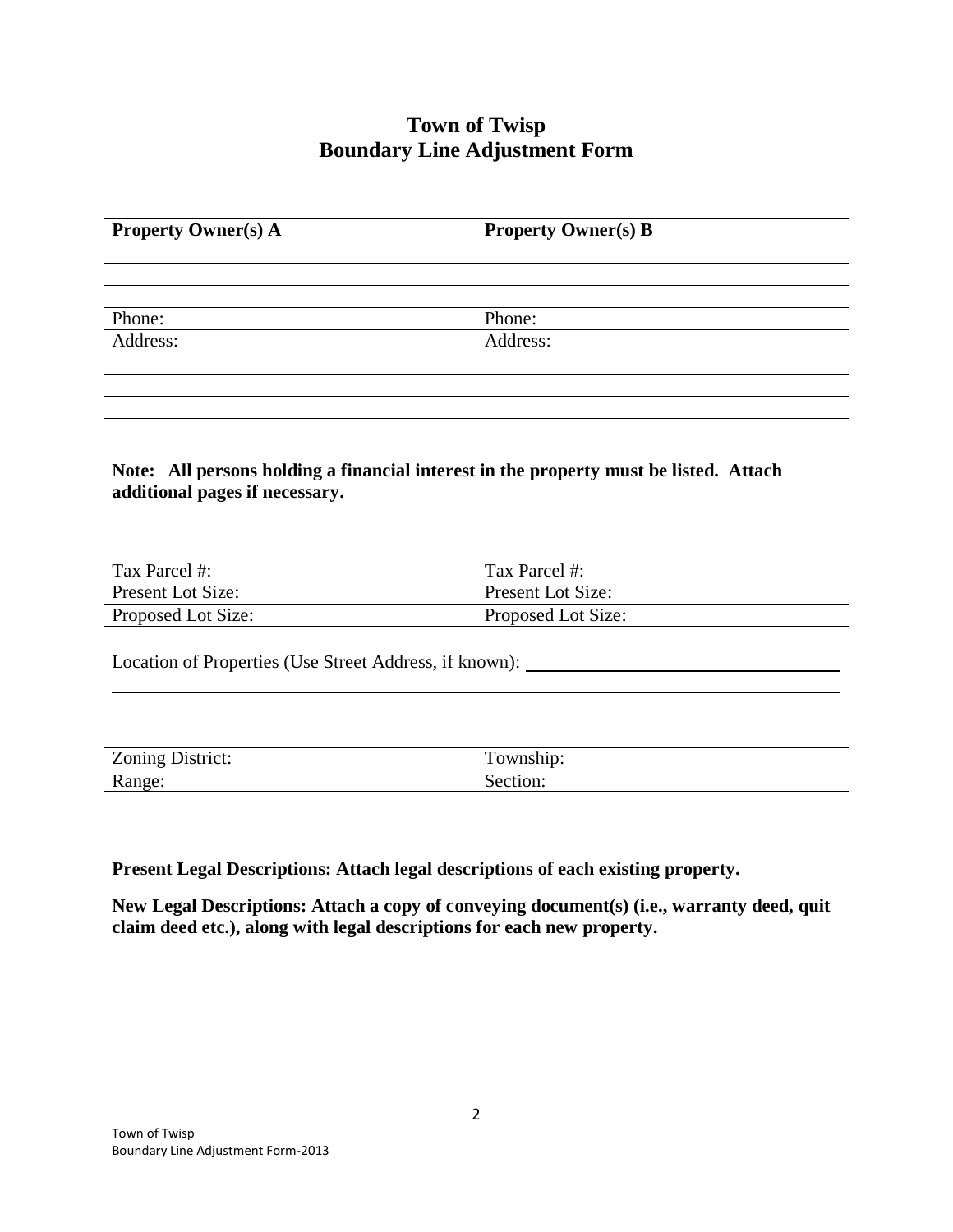**Use the above space to provide a scale drawing showing existing property boundaries (dashed lines) and proposed property boundaries (solid lines). Also indicate existing improvements including houses, storage buildings, orchards, wells, etc. The signature and stamp of a Professional Land Surveyor or reference to a recorded survey is required unless an alternative method is approved by the administrator.**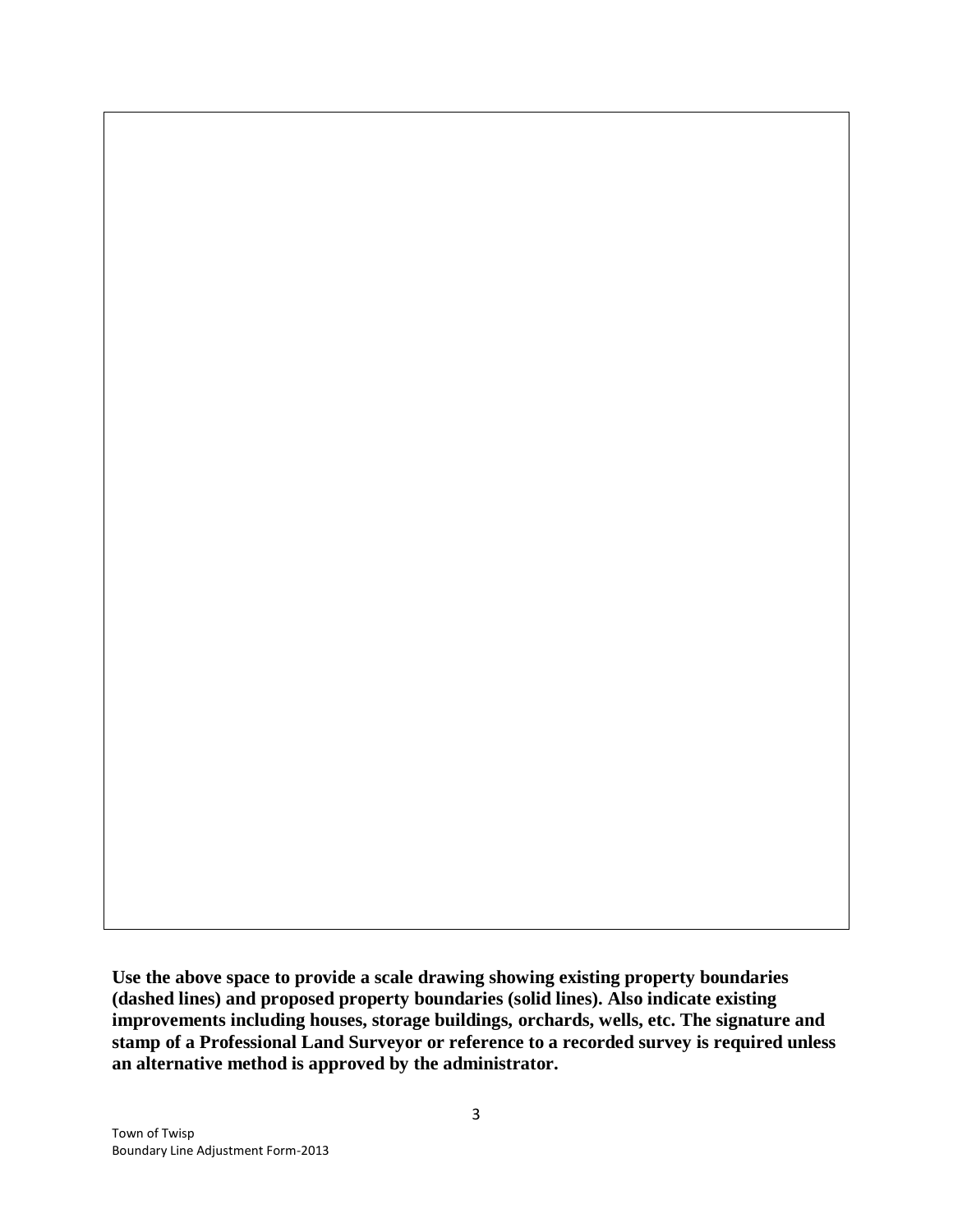#### **ACKNOWLEDGEMENT AND AGREEMENT AND STATEMENT OF CONSENT AND WAIVER OF CLAIMS**

The owners of the property described herein do acknowledge and hereby agree to hold Town of Twisp harmless in any action arising as a result of this boundary line adjustment.

I (We), the owner(s), of all the property described herein do hereby acknowledge and agree to hold the Town of Twisp harmless in any cause of action arising out of the boundary line adjustment or recordation of same. Furthermore, I (We), the owner(s) of all the property involved in this boundary line adjustment, hereby consent to the adjustment of property lines as proposed in this application, dedicating to the use of the public forever all public property that is shown hereon, and I (We), hereby grant a waiver of all claims for damages against any governmental authority which may be occasioned to the adjacent lands by the established construction, drainage, and maintenance of public roads.

IN WITNESS WHEREOF, I (We) have set our signature(s) this day of  $\_\_\_\_\_$ , 20 $\_\_\_\_\.$ 

| Owner | Owner                  |  |
|-------|------------------------|--|
| Owner | Owner                  |  |
|       | <b>ACKNOWLEDGEMENT</b> |  |

### **ACKNOWLEDGEMENT**

| This is to certify on the | day of | , before me, the above signed, |
|---------------------------|--------|--------------------------------|
| personally appeared       |        |                                |

to me known to be the person(s), who executed the foregoing statement of consent and waiver of claims and acknowledged to me that he/she/they signed the same as his/hers/their free and voluntary act and deed for the uses and purposes therein mentioned. WITNESS my hand and official seal the day and year last above written.

> Notary Public in and for the State of Washington, residing at